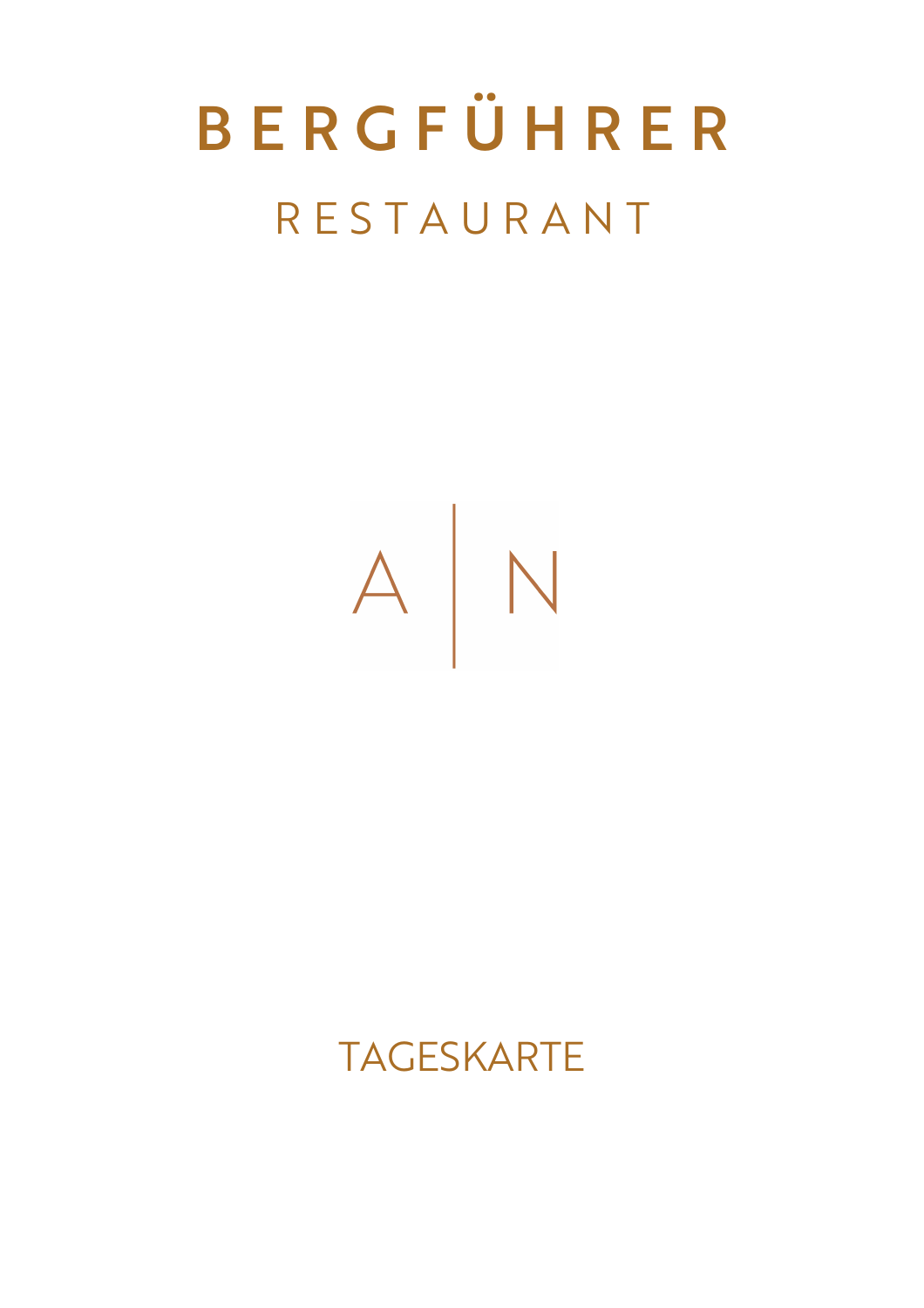### KALT'S ZUM AFANGA

| <b>BÜNDNER RINDSFILET TATAR (G,L,C,M)</b>                                   | 29 |     |
|-----------------------------------------------------------------------------|----|-----|
| 70 g   140 g   Unser Hausrezept   handgeschnitten   Maggia Brot   Butter    |    |     |
| Organic beef fillet tartar, homemade recipe, hand cut, maggia bread, butter |    |     |
| <b>GRÜNER BLATTSALAT</b>                                                    |    | 9   |
| Green leaf salad                                                            |    |     |
| <b>GEMISCHTER SALAT (L,A,C)</b>                                             | 9  | 13. |
| Mixed salad                                                                 |    |     |
| WURST-KÄSESALAT GARNIERT MIT FRANZÖSISCHER SAUCE (L,A)                      |    | 24  |
| Sausage salad with cheese, mixed salad and french sauce                     |    |     |
| HOLUNDER SAUCE (M)   FRANZÖSISCHE SAUCE (L,C)   ÖL & ESSIG                  |    |     |
|                                                                             |    |     |

Elderberry sauce, french sauce or oil & vinegar

### ODER ÖPIS WARM'S

| <b>BERGFÜHRER SUPPE (L)</b><br>Soup of the day                             | 9  | 12. |
|----------------------------------------------------------------------------|----|-----|
| <b>BÜNDNER GERSTENSUPPE (G,A)</b><br>Barley soup                           | 11 | 15  |
| <b>BÜNDNER GERSTENSUPPE MIT WIENERLI (C,A)</b><br>Barley soup with sausage | 14 |     |

### FÜR D'CHLIINA

|                                                     | <b>NATURE</b> |    |
|-----------------------------------------------------|---------------|----|
| <b>HAUSGEMACHTE MACCHERONI MIT TOMATENSAUCE (G)</b> | 12            | 15 |
| Macaroni homemade with tomato sauce                 |               |    |
| <b>SPÄTZLI</b> (G,L,C)                              | Н             | 14 |
| Rahmsauce Rüebli                                    |               |    |
| Spaetzli, cream sauce, carrots                      |               |    |
| <b>I KALBSSCHNITZELI (G,L,C)</b>                    |               |    |
| Spätzli Rüebli Rahmsauce                            |               |    |
| One veal escalope, spaetzli, carrots, cream sauce   |               |    |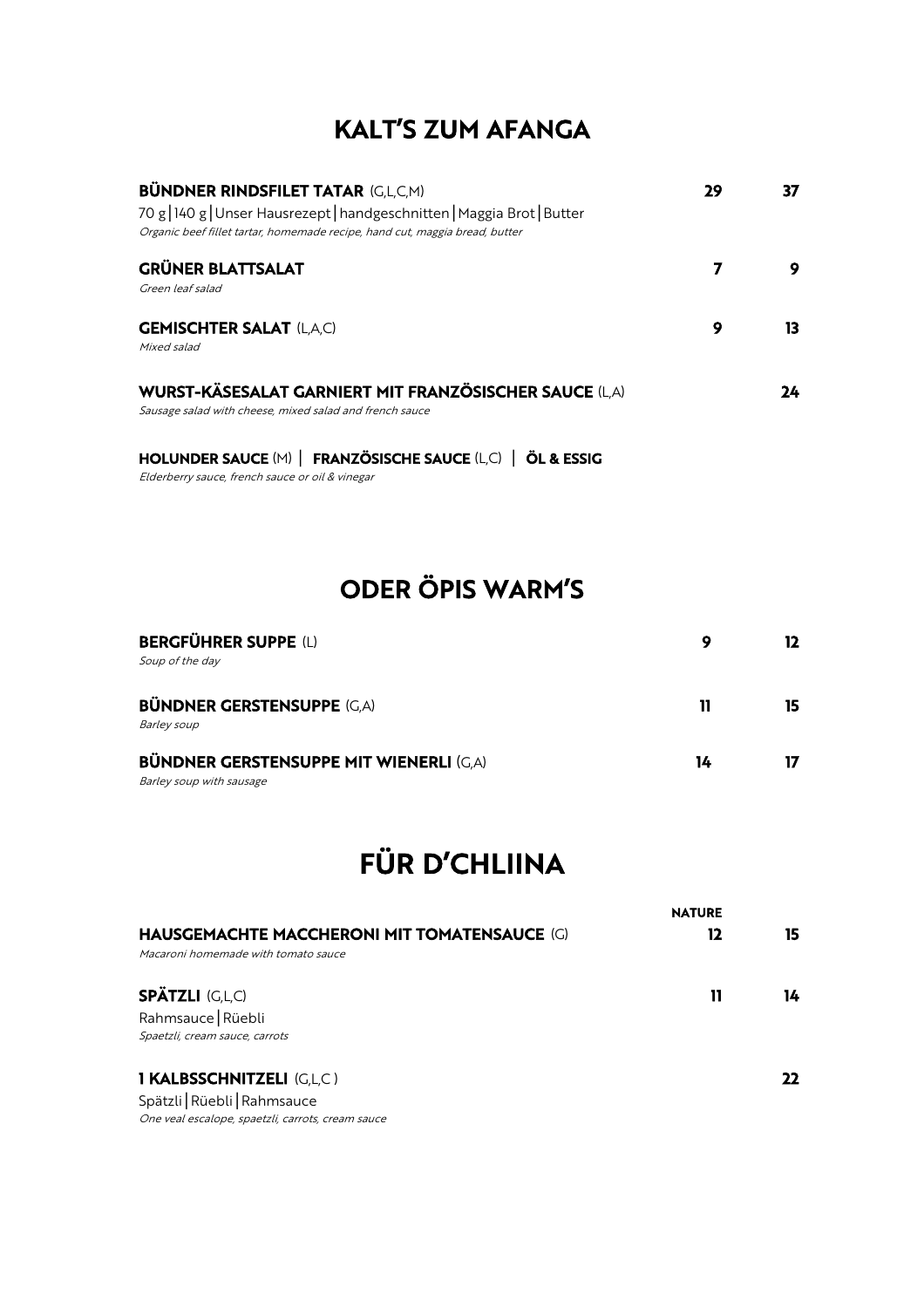## PLÄTTLI<br>US GRAUBÜNDA

#### **BERGFÜHRER PLÄTTLI** (L) 160 g 32

Bündnerfleisch | Bauernsalsiz | Rohesspeck | Sertiger Alpkäse Früchte | Nüsse | Butter | Brot Bergfuehrer plate, grisons dry meat, sausage, raw bacon, sertig alp cheese, fruits, butter, bread

## RÖSTI<br>MIT EI VOM SERTIGER FREILANDHUAHN

| <b>RÖSTI NATUR</b>                   |                    | 18        |
|--------------------------------------|--------------------|-----------|
| RÖSTI GEMÜSE                         |                    | <b>20</b> |
| Roesti with vegetables               |                    |           |
| <b>RÖSTI 2 EIER (C)</b>              |                    | $22 \,$   |
| Roesti with two eggs                 |                    |           |
| <b>RÖSTI 2 EIER C) BÜNDNER SPECK</b> |                    | 25        |
| Roesti with two eggs, bacon          |                    |           |
|                                      | RÖSTI MIT KÄSE (L) | $+2$      |
| RÖSTI VEGAN MIT FRÜHLINGSGEMÜSE      |                    | 20        |
| Roesti with winter vegetables        |                    |           |

### ÜNSCHI KLASSIKER

#### PASTA HUUSGMACHT

| <b>SERTIGER CAPUNS MIT SALSIZ (G,L,C)</b><br>Kräuter   Rahm   Waldpilze   Speck<br>Grisons speciality, capuns, sausage, cream sauce, apple, bacon, porcini mushrooms | 23 | 29 |
|----------------------------------------------------------------------------------------------------------------------------------------------------------------------|----|----|
| <b>ÄLPLER MACCHERONI (G,L,C)</b>                                                                                                                                     | 19 | 24 |
| Speck   Kartoffeln   Lauch   geröstete Zwiebeln   Apfelmus                                                                                                           |    |    |
| Alps maccheroni with cheese sauce, leek, bacon, potatoes, roasted onions, applesauce                                                                                 |    |    |
| <b>GNOCCHI (G,L,C)</b>                                                                                                                                               | 20 | 26 |
| Kräuterschaum   Steinpilzen   Apfel   Preiselbeerli                                                                                                                  |    |    |
| Potatoe dumplings, herbal foam, mushrooms, apple, cranberries                                                                                                        |    |    |
| <b>SERTIGER VEGAN TELLER</b>                                                                                                                                         | 22 |    |
| Sommergemüse   Waldpilzen   Rosmarin Kartoffeln   Preiselbeersauce                                                                                                   |    |    |
|                                                                                                                                                                      |    |    |

Sertiger vegetarian plate, vegetables, forest mushrooms, rosemary potatoes, cranberry sauce